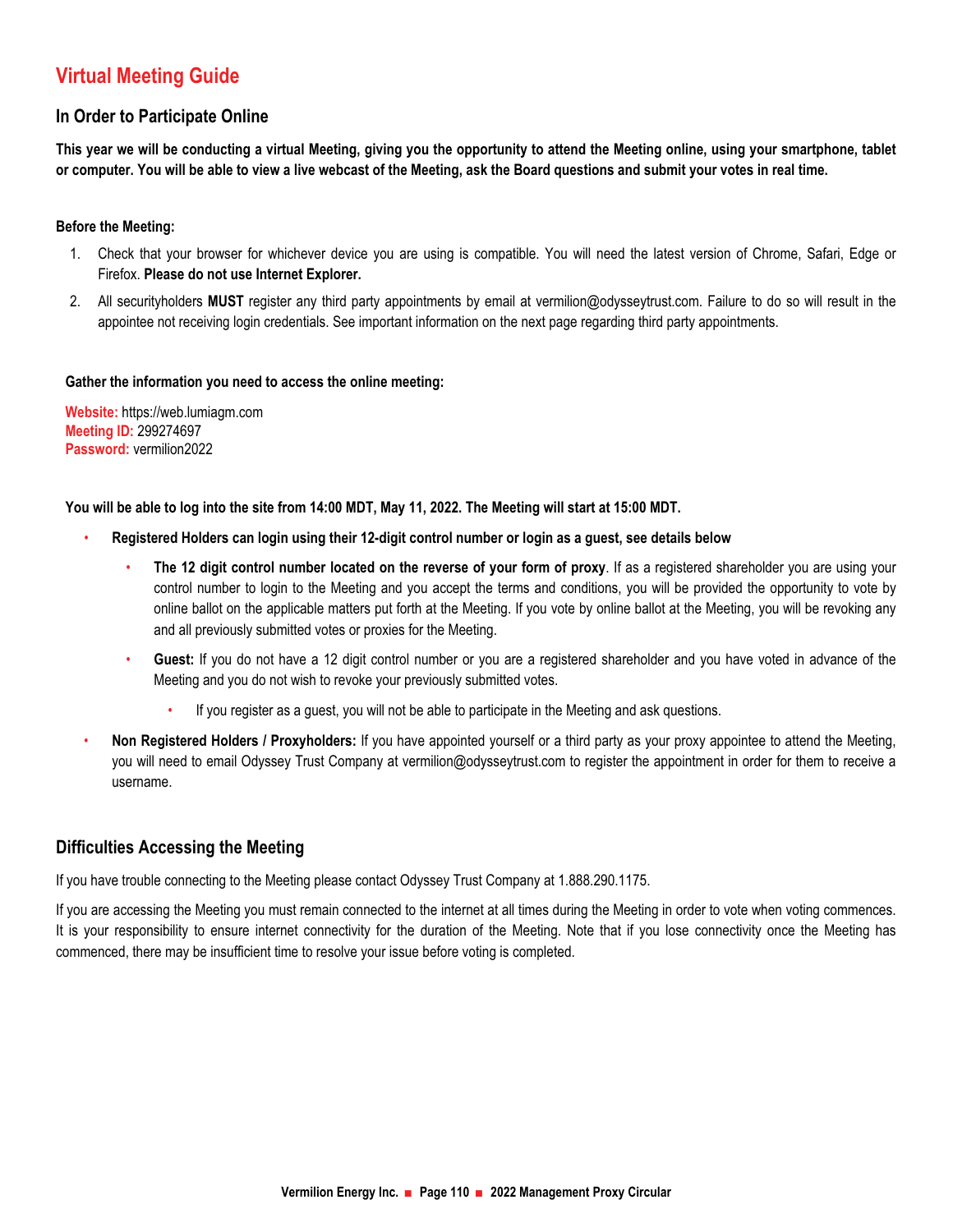### **<u>kmportant Notice for Non-Registered Holders</u>**

Non-registered holders (being shareholders who hold their shares through a broker, investment dealer, bank, trust company, custodian, nominee or other intermediary) who have not duly appointed themselves as proxy will not be able to attend or participate at the Meeting.

Shareholders who wish to appoint a third party proxyholder to represent them at the Meeting (including beneficial shareholders who wish to appoint themselves as proxyholder to attend, participate or vote at the Meeting) MUST submit their duly completed proxy or Voting Instruction Form AND register the proxyholder.

### **Registering a Proxyholder to Attend the Meeting**

The following applies to shareholders who wish to appoint a person (a "Third Party Proxyholder") other than the management nominees set forth in the form of proxy or Voting Instruction Form as proxyholder, including beneficial shareholders who wish to appoint themselves as proxyholder to attend, participate or vote at the Meeting.

Shareholders who wish to appoint themselves or a Third Party Proxyholder to attend, participate or vote at the Meeting as their proxy and vote their Shares MUST submit their proxy or Voting Instruction Form (as applicable) appointing themselves or such Third Party Proxyholder AND register themselves or the Third Party Proxyholder, as described below. Registering yourself or your proxyholder is an additional step to be completed **AFTER** you have submitted your proxy or Voting Instruction Form. Failure to register the proxyholder will result in the proxyholder not receiving a username to attend, participate or vote at the Meeting.

**Step 1:** Submit your proxy or Voting Instruction Form: To appoint yourself or a Third Party Proxyholder, insert such person's name in the blank space provided in the form of proxy or Voting Instruction Form (if permitted) and follow the instructions for submitting such form of proxy or Voting Instruction Form. This must be completed prior to registering yourself or such proxyholder, which is an additional step to be completed once you have submitted your form of proxy or Voting Instruction Form. If you are a beneficial shareholder located in the U.S., you must also provide Odyssey with a duly completed legal proxy if you wish to attend, participate or vote at the Meeting or, if permitted, appoint a third party as your proxyholder.

**Step 2:** Register yourself or your proxyholder: To register a proxyholder, shareholders must send an email to vermilion@odysseytrust.com by 3:00 p.m. MDT on May 9, 2022, and provide Odyssey with their proxyholder's contact information, amount of Shares appointed, name in which the Shares are registered if they are a registered shareholder, or name of brokerage house where the Shares are held if a beneficial shareholder, so that Odyssey may provide the proxyholder with a username via email. Without a username, proxyholders will not be able to attend, participate or vote at the Meeting.

# **%793>)DAJK ., 7@78;5;3>,:3D7:A>67DE**

If you are a beneficial shareholder located in the U.S. and wish to attend, participate or vote at the Meeting or, if permitted, appoint a third party as your proxyholder, in addition to the steps described above and below under "Voting by Third Party Proxyholder", you must obtain a valid legal proxy from your intermediary. Follow the instructions from your intermediary included with the legal proxy form and the voting information form sent to you, or contact your intermediary to request a legal proxy form or a legal proxy if you have not received one. After obtaining a valid legal proxy from your intermediary, you must then submit such legal proxy to Odyssey. Requests for registration from Beneficial shareholders located in the U.S. that wish to attend, participate or vote at the Meeting or, if permitted, appoint a third party as their proxyholder must be sent by email to vermilion@odysseytrust.com and received by 3:00 p.m. MDT on May 9, 2022.